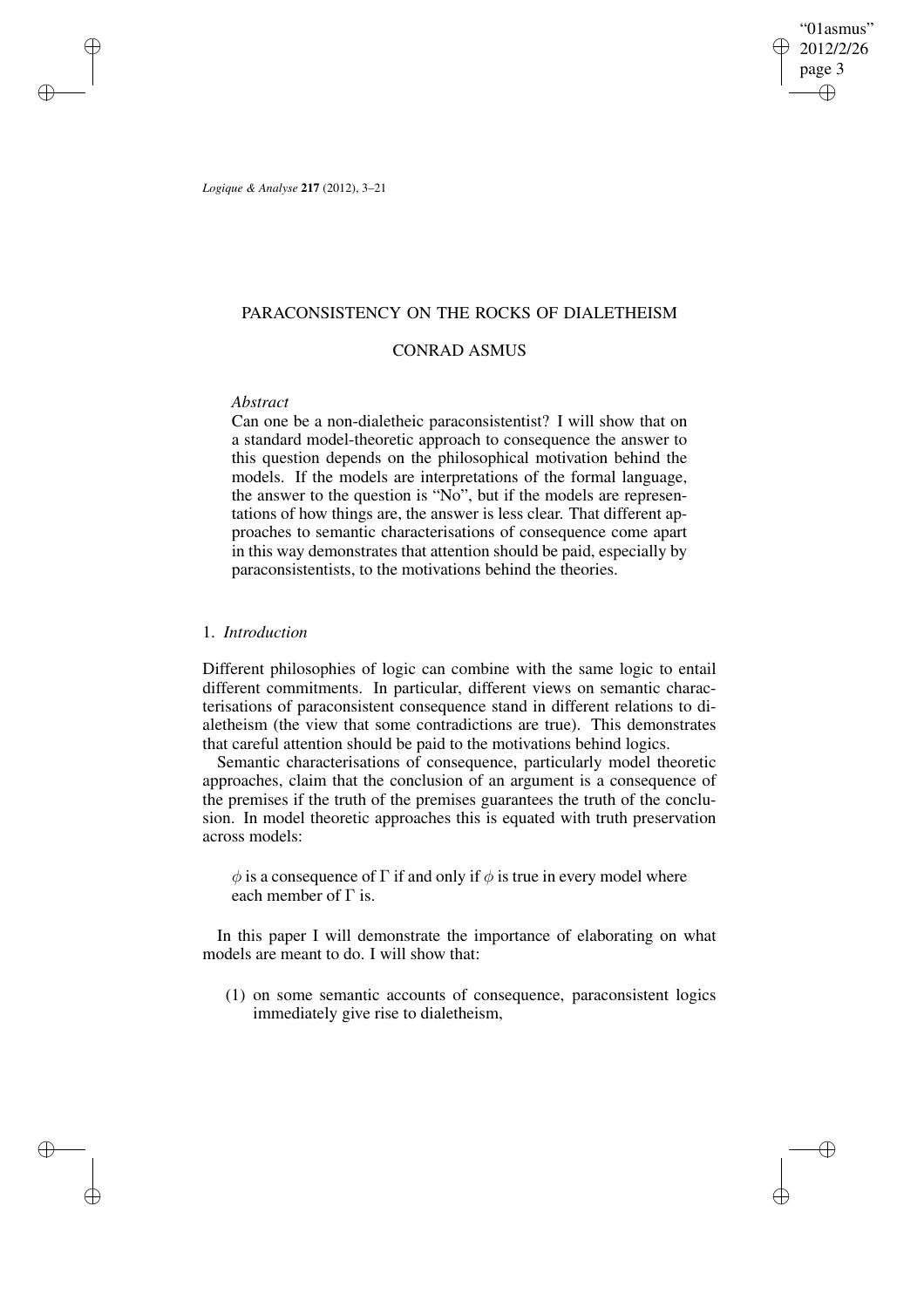### 4 CONRAD ASMUS

"01asmus" 2012/2/26 page 4

✐

✐

✐

✐

- (2) in others, paraconsistent logics are in dire danger of crashing onto dialetheic rocks — but not all hope is lost, and
- (3) other accounts do not, in any way, force paraconsistency towards dialetheism.

These conclusions will show that it is very important for paraconsistentists who give semantic characterisations of their logic to also elaborate on the importance of the models. This should, moreover, encourage *anyone* engaged in giving semantic theories of consequence to provide the philosophical grounds for their project. That the choices offered below have such significant import for paraconsistentists demonstrates that no one making use of semantic characterisations of consequence can *assume* that they need not elaborate on the motivation behind their theory.

## 2. *Consequence and Cases*

The conclusion of an argument,  $C$ , is a consequence of the set of premises Γ if and only if whenever each member of Γ is true, so is C. We can clarify this notion by explicitly quantifying over *cases* in which sentences are true.

C is a consequence<sub>α</sub> of  $\Gamma$  if and only if in every case<sub>α</sub> in which each member of  $\Gamma$  is true, so is  $C<sup>1</sup>$ 

The inclusion of  $\alpha$  highlights that there may be a plurality of acceptable classes of cases or, at least, that there may be reasonable dispute over which is the right class of cases. I will refer to a selection of cases as a consequence theory.

The minimal requirement on cases for a theory of consequence is that they deem some sentences true and others not. Anything which demarcates the sentences of a language into the true and the not true is a *case*. Models (standard models for first order classical logic, Kripke models for intuitionistic logic, Routley-Meyer models for relevant logics and so on) are typical cases. They provide a class of sentences which are true in the model. The class of cases and the class of models are different. The class of cases is broader than the class of models, but every model is a case. That said, most *cases* in which philosophers and logicians are interested can be *captured* by *models* of one sort or another (I will say more about this shortly). I will deal with the more general class in this paper for reasons which will become evident.

<sup>1</sup> This is an adaptation of the generalised Tarski thesis found in [2].

✐

✐

✐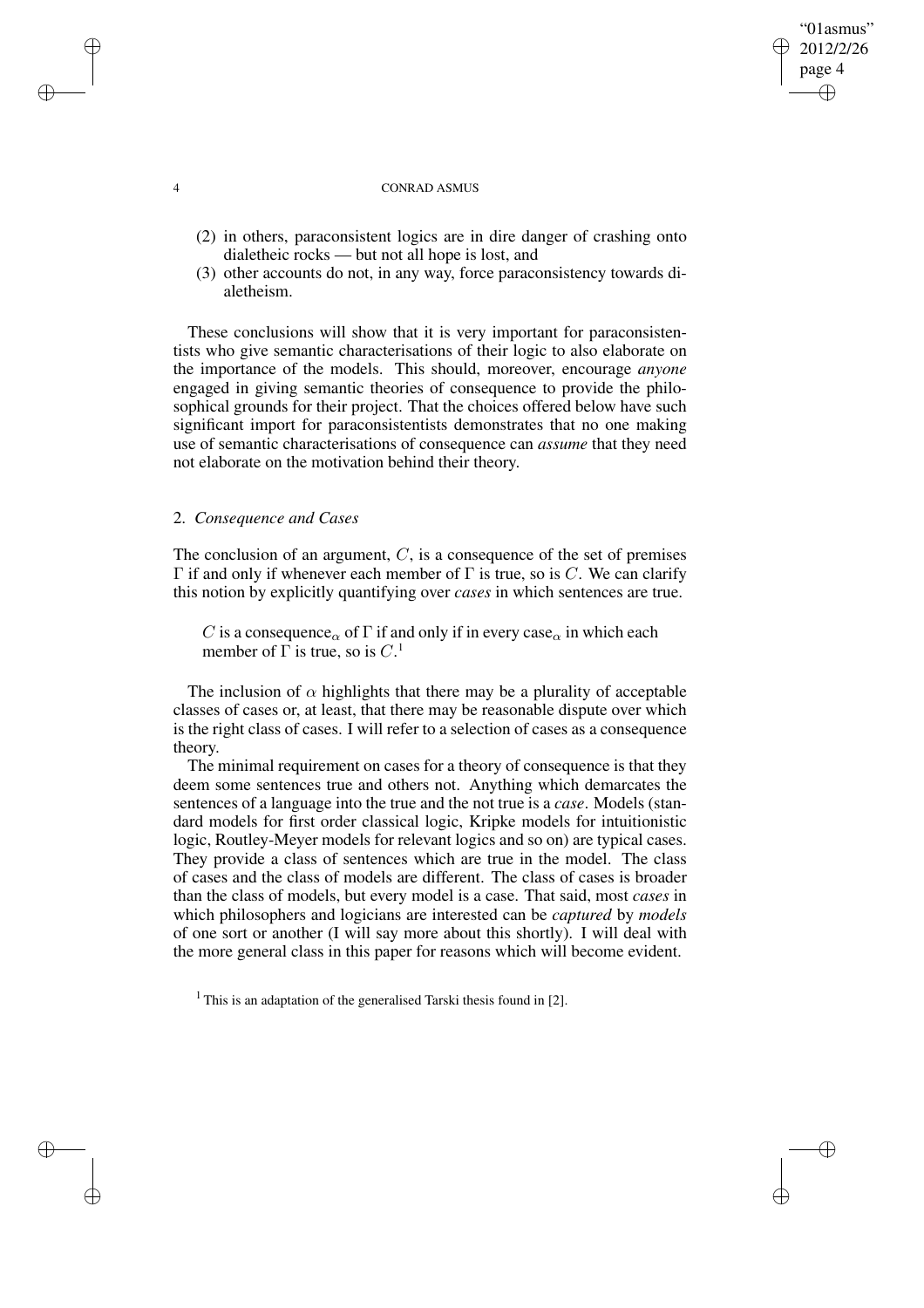✐

✐

✐

✐

Other examples of cases are fictions, belief sets, possibilities, the games of game theoretic semantics, or even whiteboards with sentences written on them. In each example the case specifies a number of (hypothetically) true sentences.

Not every account of consequence uses cases. Proof theoretic accounts do not. Some versions of algebraic semantics do not. Algebraic semantics, or semantics based on algebras, often analyse consequence in terms of an ordering within an algebra. An argument is valid iff in every algebra of the right sort (perhaps Boolean algebras, or Heyting algebras), every valuation of the premises is *less than or equal* to the valuation of the conclusion. This approach makes no use of *truth* (or truth in a case) and so does not use cases. Often, however, this can be converted into a case-based characterisation of consequence. If we can show that a non-case-based account of consequence is equivalent (via soundness and completeness results) to a case-based one, then, even if the non-case-based approach is taken to be primary, what follows may still be relevant if the equivalent case-based approach is taken to be of some philosophical import.<sup>2</sup>

The more serious requirement that must be met for a collection of cases to characterise consequence is that the choice of cases has to be well motivated. In general we need to know why the choice of cases matters with respect to consequence. Using all the whiteboards in the world as the cases of a theory

"01asmus" 2012/2/26 page 5

✐

✐

✐

<sup>&</sup>lt;sup>2</sup> There are, unfortunately, two uses of the term "algebraic semantics" in the literature. The first is as used here: an algebraic semantics is constructed on an algebra rather than a relational structure. This should not be confused with the second usage introduced by Dummett. Dummett [8, 9] says that a "characterisation is algebraic rather than semantic when we lack any means of using the algebra to give the meanings of the logical constants" [9, pp. 40–41] and "Semantic notions are framed in terms of concepts which are taken to have a direct relation to the use which is made of sentences of a language . . .Corresponding algebraic notions define a valuation as a purely mathematical object — an open set, or a natural number — which has no intrinsic connection with the uses of sentences" [8, pp. 293]. The merely algebraic characterisation offer no philosophical insight into consequence. A properly semantic theory connects in an appropriate way to our use of language (or attempts to, Dummett is happy to recognise classical semantics as a *semantics* even though he thinks they fail to provide the appropriate connection to our practice in certain contexts). This usage has become tangled in the literature. Copeland (for example [6, 7]) associates Dummett's algebraic semantics with Plantinga's "pure semantics" and contrasts them to "applied" or "depraved" semantics. Copeland argues that Routley-Meyer semantics for relevant logics are not applied, and thus, using the connection with Dummett, a merely algebraic semantics. The Routley-Meyer semantics is not algebraic in the sense I am using. It is a relational semantics using a notion of truth in a model and not based on an algebraic *less than or equals* ordering. As indicated previously, the Routley-Meyer semantics provide prime examples of cases for this paper. A model in the Routley-Meyer semantics provides a specification of true sentences relative to a base world, this is a case of the sort considered here. We can then consider truth preservation across these cases.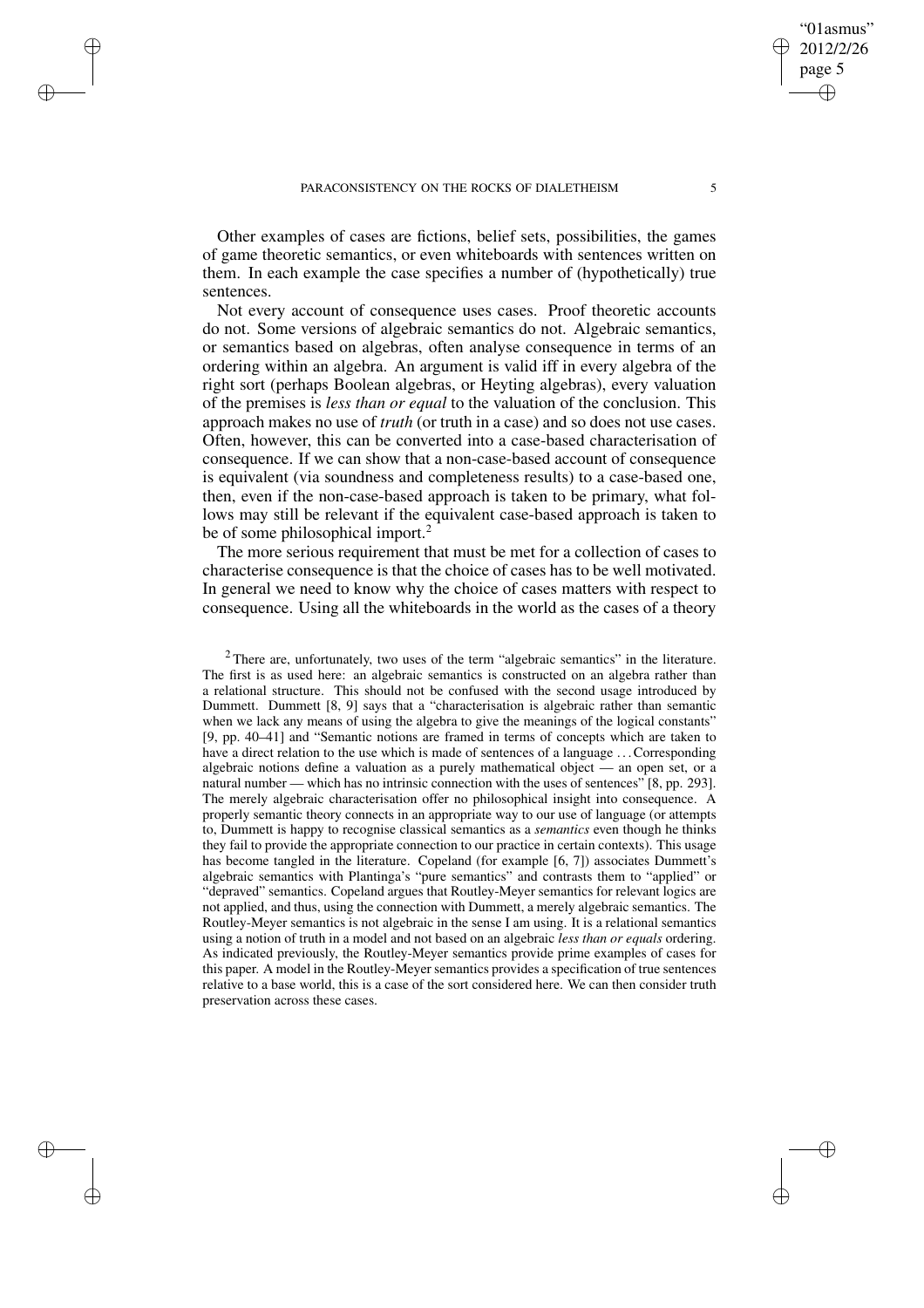✐

### 6 CONRAD ASMUS

has no obvious connection to consequence but taking all the interpretations of a language may.

In this paper I will focus on interpretational and representational theories as expounded by Etchemendy in [10] and [11]. In interpretational theories the cases are all and only the semantically well behaved interpretations of a language (with the proviso that the interpretation of the logical vocabulary is not altered). The underlying motivation is that this declares an argument valid if and only if, whatever the non-logical vocabulary means, if the premises are true so is the conclusion. In representational theories each case represents a logically possible way that the world could be and each logical possibility is represented by some case. Again there is a straightforward (if seemingly circular) motivation for this type of theory. If an argument is representationally valid, then, in every logically possible way things could be, if the premises are true, so is the conclusion. If an argument isn't representationally valid, then there is a logically possible way the world could be which serves as a counterexample to this argument.<sup>3</sup>

The significant difference between interpretational and representational theories is that the former considers which sentences of a language would be true if the words meant something else, holding constant the way everything else is, while the latter considers which sentences would be true if the world were other than it is, holding constant the meaning of the expressions of the language. The following metaphor may be helpful. The cases of representational theories are like fiction books in that they represent the world as being a certain way. If the book contains the sentence "The Chinese conquered Africa in the early  $20^{th}$  century", then the book represents the world as such that the mentioned sentence is true. Notice that the meaning of the sentence is used in determining the specifics of how the world is represented. The cases of interpretational theories, on the other hand are similar to dictionaries. The dictionary gives the meaning of the expressions of a sentence and on the basis of this, and how thing are, we determine whether the sentence is true. If the dictionary explained that the previously mentioned sentence meant that New Zealand has had female prime ministers then the sentence, given this interpretation, would be true.

There will be consequence relations (say consequence<sub> $\alpha$ </sub> and consequence<sub> $\beta$ </sub> defined by using the distinct classes of cases, cases<sub>α</sub> and cases<sub>β</sub>, respectively) which are equivalent with respect to the arguments they deem valid (call them extensionally equivalent) but different with respect to which cases they depend on (call them intensionally different). It is tempting to say that there is no need to choose between extensionally equivalent, but intensionally different theories of consequence. A way of understanding the

<sup>3</sup> Later in this paper I will investigate dropping the second half of representationalism.

✐

✐

✐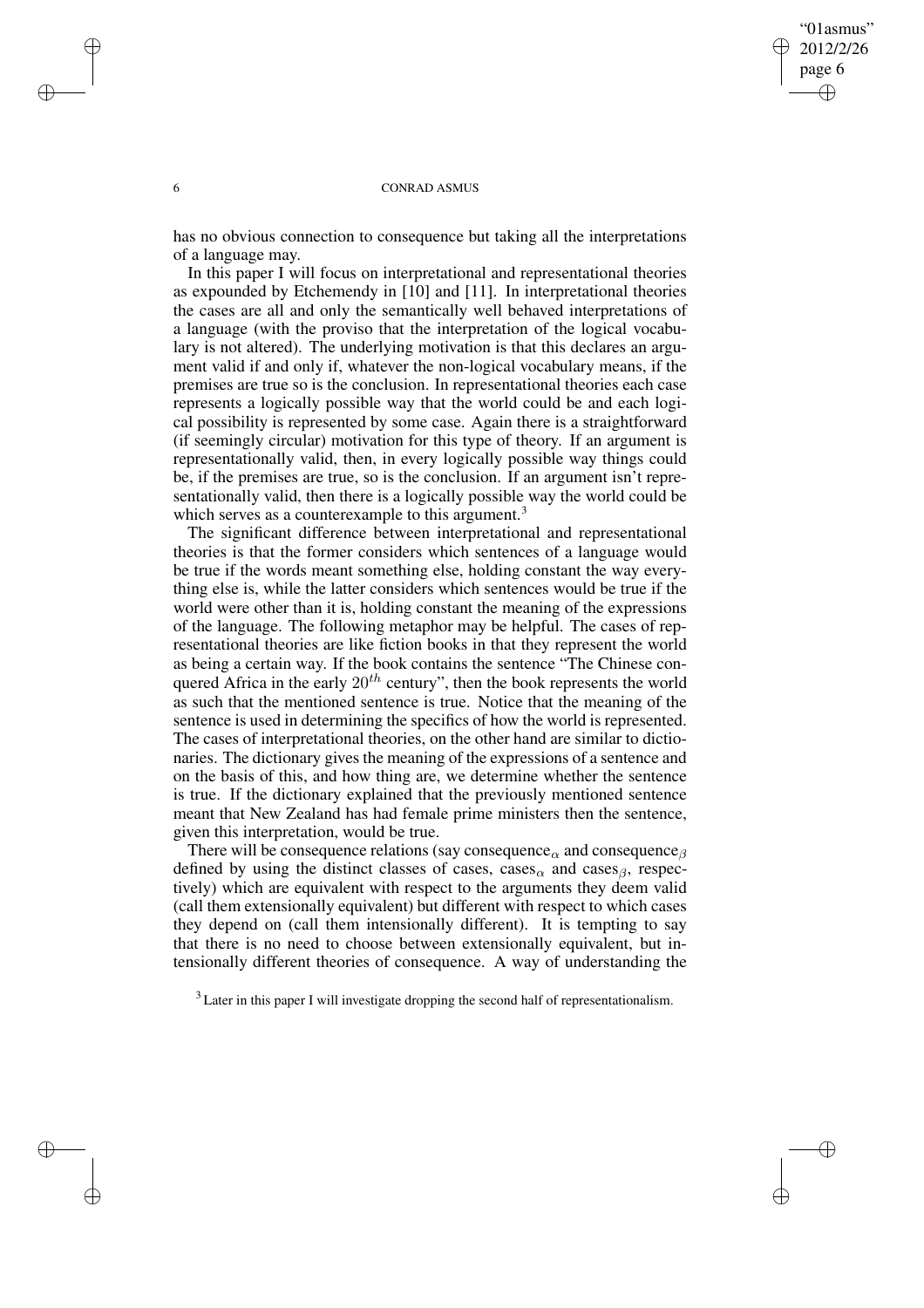current paper is that it shows this should not be a default position. In [10], Etchemendy argues that, even though interpretational and representational theories are extensionally equivalent for the standard first order language, interpretational theories are unacceptable as characterisations of consequence but (as clarified in [11]) representational theories are. I will provide another example of where potentially extensionally equivalent but intensionally different consequence relations can commit one to different positions.

# 2.1. *Models and Cases*

✐

✐

✐

✐

The *case* based approach to consequence is, of course, very similar to modeltheoretic accounts of consequence. Models (whether first order classical models, second order models, Kripke models for modal logics, Routley-Meyer models for relevant logics, ...) are cases. They categorise the sentences of a language into the true and the false. A nice property of models is that they specify which sentences are true according to them in a systematic manner. This is done using recursive clauses which echo the recursive structure of the languages they are for. A model is usually taken to have greater significance than other types of cases — it is not *just* because they are easier to work with than some other cases that logicians study them so deeply. This is because they can, or have been thought to, play the role of an interpretation of a language. A model is taken as interpreting the language in accord with the semantic values it assigns to the non-logical vocabulary and the recursive clauses it uses to deal with logical vocabulary. A collection of models can be used as an interpretational theory of logical consequence, where the collection contains all and only the appropriate interpretations of the language.

Why do I only say "can be used", rather than "is"? While for some logicians and philosophers models and interpretations are interchangeable, I will not (and should not) take them to be. A model can be used as a representation instead of as an interpretation. If we start with an interpreted language, then assigning truth to some sentences can be taken as representing that the world is such that those sentences are true. In this way a collection of models can be used as a representational theory of consequence, where the collection contains all and only the appropriate representations.

Different models can either be taken as varying in interpretation or varying in representation. A model can serve as an interpretation of a language or as a representation of how the world can be. Models can stand in the place of many cases. As this paper will explore the differences between extensionally equivalent but intensionally different theories of consequence, it is important to consider what function a model is intended to perform.

Can models play the role of any sort of case? This depends on how far one wants to stretch the label "model". The collection of declarative sentences

"01asmus" 2012/2/26 page 7

✐

✐

✐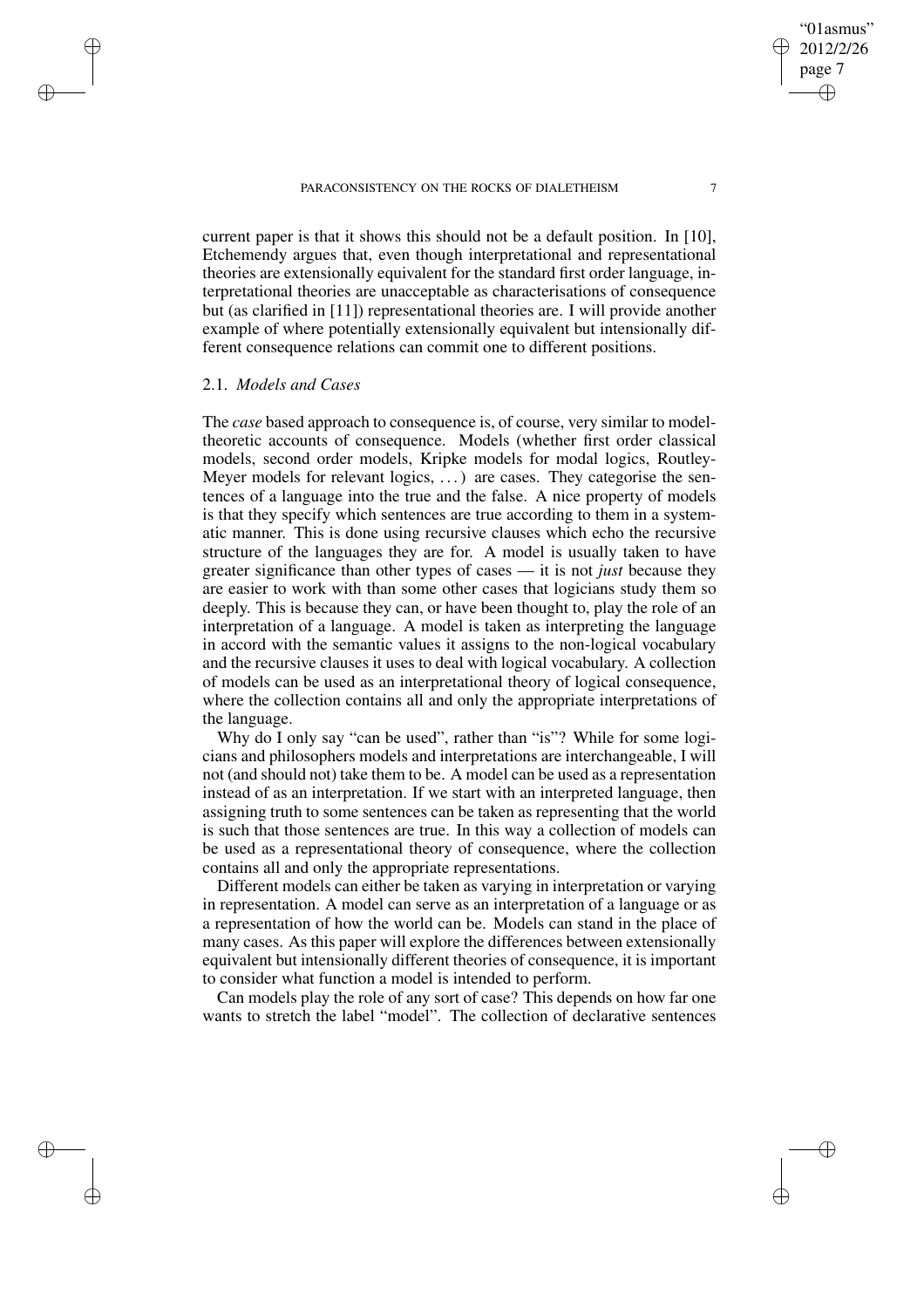## "01asmus" 2012/2/26 page 8 ✐ ✐

✐

✐

### 8 CONRAD ASMUS

written in my diary is a case — it is a collection of sentences deemed to be true according to it. This seems not to be a model, as there is no structure to the collection. I take it to be integral to a model that it determines true sentences in a systematic, recursive manner, however I will take no stance on whether the collection of models is as broad as the collection of cases.

### 2.2. *Pure and Applied Theories*

I have said that a collection of cases requires some sort of motivation before it should be accepted as a philosophically interesting theory of consequence. I have also said that when one puts forward a collection of models as a theory of consequence one should include a description of the function these models are serving. The reader may legitimately wonder why I have not put either of these requirements in terms of the common distinction between pure and applied semantics.

In [15] Plantinga rightly points out that for Kripke model structures to provide a semantics for modal languages they must be an applied semantics. An applied semantics is one which gives meaning to the interpreted language. A pure semantics either does not, or has not been demonstrated to, provide the appropriate meaning. There are three important reasons I am steering clear of this terminology. The first is that I am primarily concerned with theories of consequence, not with semantics in general. In Carnap [5] and others, we find the position that a semantic theory, a theory of the meaning of the terms in a language, provides a theory of consequence. If we provide all the interpretations of a language, we can then look at truth preservation across these interpretations. If your theory of consequence is based on a semantic theory, then your theory of consequence should provide the meaning of, at least, the logical vocabulary and thus be (in Plantinga's terms) applied. It doesn't follow that the only way to provide an account of consequence is by providing a semantic theory. That a semantic theory provides a philosophically interesting theory of consequence (provided that the semantic theory is applied) is one thing, that a philosophically interesting theory of consequence must provide an applied semantic theory is something else. It may be that the latter condition must be met by theories of consequence, but this is not an issue on which I will take a stand. This is particularly warranted in this context as I will be exploring fundamentally different approaches to providing theories of consequence. Applied semantics may result from some theories of consequence, but may not need to result from others.

The second reason for avoiding the pure/applied terminology is the apparent divergence of use in the literature. The common place to cite is Plantinga's discussion of Kripke model structures. This is odd as Plantinga introduces the discussion with the phrase "Logicians commonly distinguish

✐

✐

✐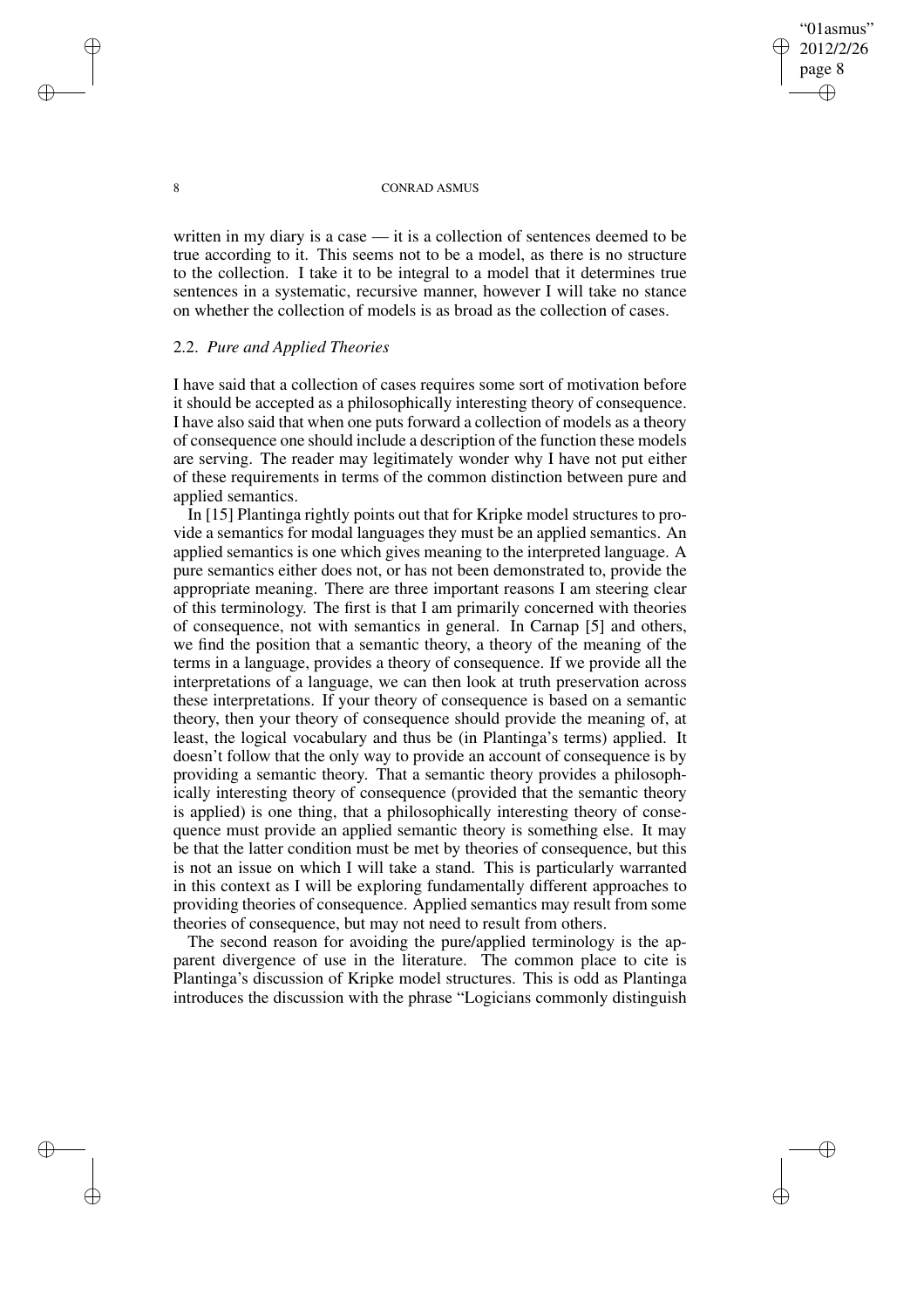✐

✐

✐

✐

between . . . " [15, pp. 127]. *One* earlier use of a similar distinction is by Carnap in [5]. Here pure and descriptive semantic pursuits are distinguished. A descriptive semantic pursuit is one where the goal is to investigate a particular historical language. This is, for Carnap the empiricist, an empirical matter. The contrast is to pure semantic investigations "where we . . .set up a system of semantical rules, whether in close connection with a historically given language or freely invented". There is no distinction here between pure and applied/descriptive semantics — any semantic system (system of semantic rules) is part of a pure semantic investigation. Plantinga's distinction is applied to semantic *systems*. For Carnap a semantics gives an interpretation, it just may not be the *appropriate* interpretation.

In her textbook, *The Philosophy of Logics* [12], Haack gives four levels for looking at the sentential calculus: "(i) the axioms/rules of inference, (ii) the formal interpretation (matrices), (iii) the ordinary language reading of (i), (iv) the informal explanation of (ii)" [12, pp. 30]. She says that "levels (ii) and (iv) are dubbed by Plantinga . . .'pure' and 'depraved' semantics, respectively" [12, pp. 30]. I agree with Haack that all four levels are required in understanding the sentential calculus. That extensionally equivalent, intensionally different, theories of consequence commit one to different additional conclusions (this is the core of the position I will argue for here) implies that one should provide an informal explanation of the models used in a model theoretic characterisation of consequence. Perhaps this paper calls for a depraved semantics in Haack's sense, but this does not seem to fit with Plantinga's distinction. Plantinga is not merely requesting an informal explanation of the models of a semantics. He insists that the elements of the Kripke models *be* possible worlds, Kripke's informal explanation was not enough.

Copeland (for example [6, 7]) combines a number of distinctions. I have already commented on the unfortunate manner in which "algebraic" is used in multiple ways in the literature. Copeland may be incorrect in identifying Dummett's "merely algebraic" semantics with pure semantics [8, 9]. One of the hallmarks of Plantinga's pure semantics (for example, Kripke model structures) is that one can obtain an appropriate applied semantics by placing further restrictions on the models (the set of worlds really are possible worlds etc.). But Dummett says of "merely algebraic" characterisations of consequence that "No one would think of calling [them] a *semantic* theory" [9, pp. 81]. Dummett gives us two examples to work with: "The same contrast obtains between the interpretation of the modal system S4 in terms of sets of real numbers under the usual topology and its interpretation in terms of possible worlds, or of intuitionistic logic in terms of open subsets of the real line and in terms of Beth trees" [9, pp. 81]. In both cases the first of the pair is merely algebraic and the latter is not. This sounds similar to Plantinga's distinction. In the merely algebraic characterisation sets of real

"01asmus" 2012/2/26 page 9

✐

✐

✐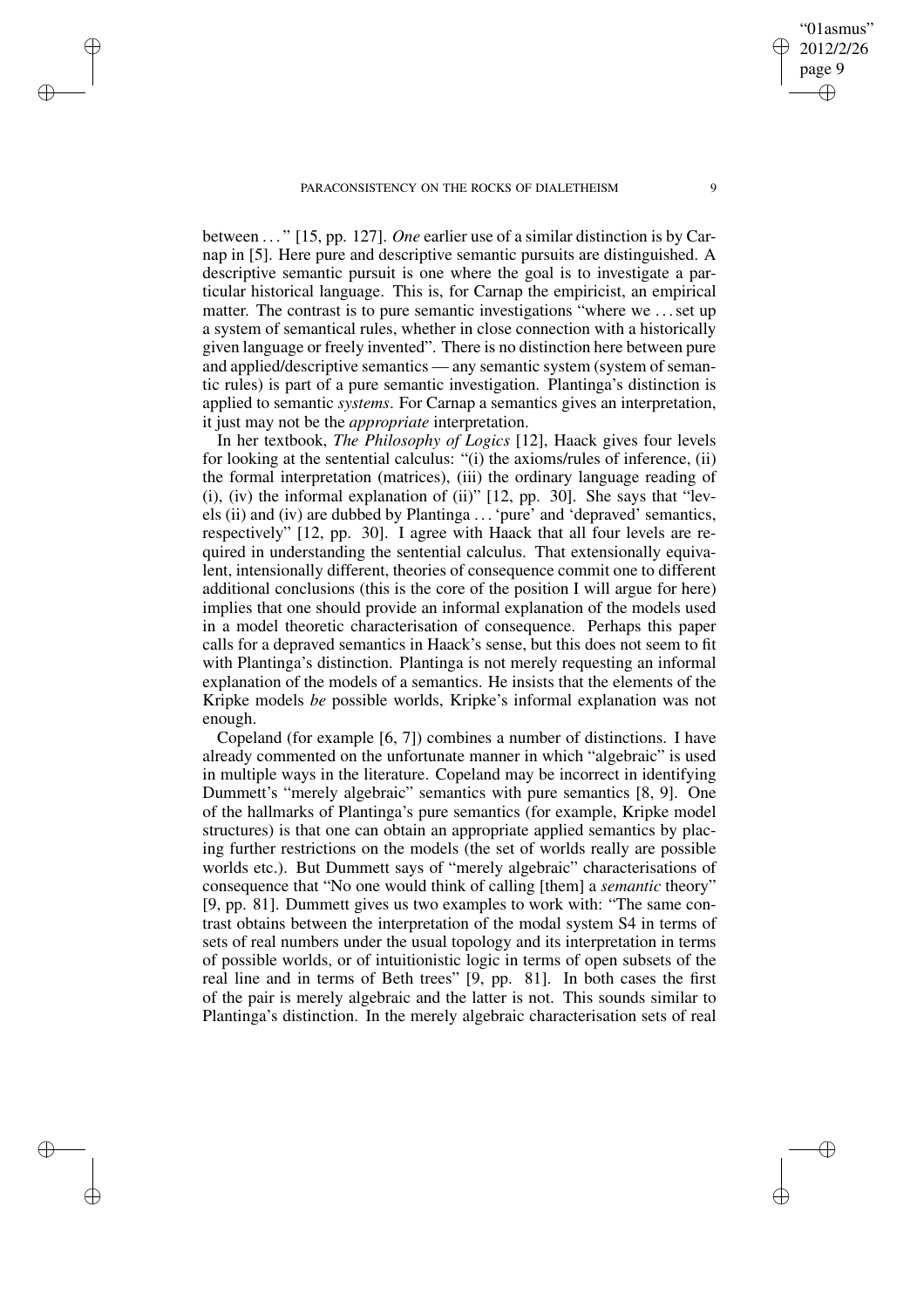"01asmus" 2012/2/26 page 10 ✐ ✐

✐

✐

### 10 CONRAD ASMUS

numbers are used as opposed to possible worlds. We shouldn't be too hasty; in this context "possible worlds" could mean the *real* possible worlds which Plantinga requires, or it could be an informal gloss of the Kripke style models. There is another label that Dummett uses which is less frequently raised. Dummett calls Kripke model structures and Beth Trees "skeletal" semantics [9, pp. 151–157]. They are not a semantic theory *but with the appropriate additions* may be transformed into one (in particular we need an independent specification of the possible worlds). What the appropriate additions are may diverge for Dummett and Plantinga, but skeletal semantics seem far closer to pure semantics than "merely algebraic" semantics do. I think that Copeland identified that wrong pair, but this simply is not very clear and requires further discussion if any identification is to be of more use than harm.

With these, on the face of it, different uses of the terms "pure" and "applied", and their misleading connection to "merely algebraic" semantics, it seems safest to avoid them.

The third reason is that, even on the most common interpretation of the pure/applied distinction, it does not strike at the heart of the issue under investigation here. Consider this passage taken from Plantinga:

An important difference between a pure and an applied semantics is that the latter places more conditions upon the notion of modelhood ... in the applied semantics, therefore, a model structure will not be just *any* triple  $(G, K, R)$  where G is a member of K, and R is reflexive;  $K$  will be a set of possible worlds (not chessmen) possible states of affairs of a certain kind — of which  $G$  is a member.

Even if the demands of Plantinga are met by a model theoretic semantics, this does not determine whether the result is an interpretational or representational theory of consequence. Suppose that someone answers Plantinga's challenge (perhaps implementing Plantinga's own proposed solution). In that context it will be clear that they have provided the intended interpretations of the language. They will be able to go on a provide and interpretational theory of consequence. But the same models may be taken as representations of logically possible ways the world could be. The interpretational and representational theories arising from these depraved models result in extensionally equivalent theories of consequence. As mentioned, one aim of this paper is to show that committing to extensionally equivalent, but intensionally different theories of consequence, can have significantly different results, so I am asking for something other than the standard notion of an applied semantics.

✐

✐

✐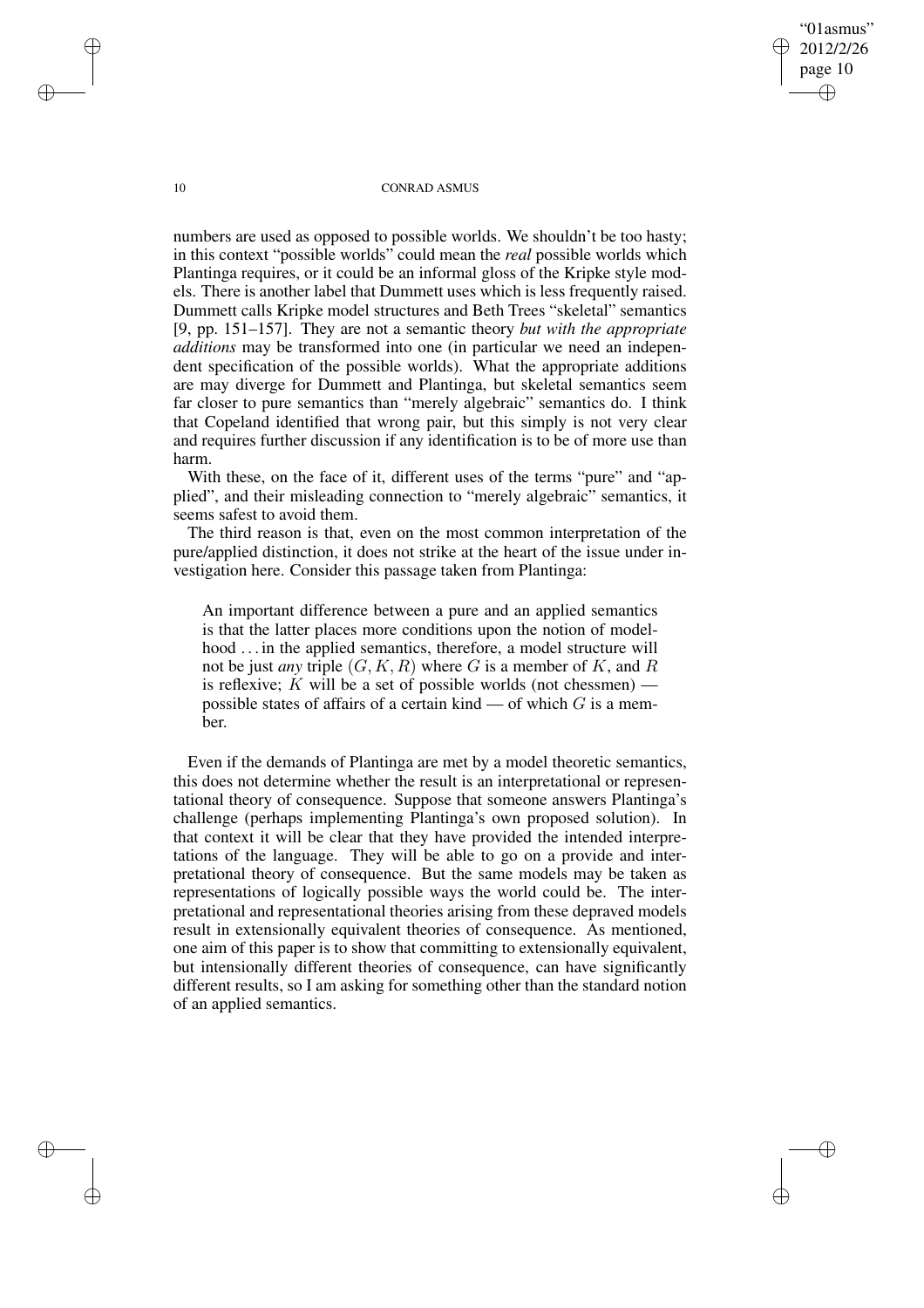With this (rather extensive) groundwork out the way we can now get to the core of the paper.

### 3. *Paraconsistency and Dialetheism*

✐

✐

✐

✐

A logic is paraconsistent if it deems the argument form with the premises A and  $\neg A$  to the conclusion B invalid. Any consequence theory in which this fails will be called a paraconsistent consequence theory. If the consequence fails as the result of a counterexample in the consequence theory then there is some case in which A and  $\neg A$  are both true. I will show that this results in dialetheism for some choices of cases but not for others.

Some readers may be wondering why I will be arguing for the conditional claim that *if* there is an inconsistent (but not trivial) case *then* this results in dialetheism (depending on what the cases are). After all, it seems to follow from the failure of the consequence, and that consequence is defined by quantifying over cases, that there is such a case. Classically we can reason as follows:

- $\neg(\forall x)$  if A is true in x and  $\neg A$  is true in x then B is true in x)
- So,  $(\exists x)(A$  is true in x and  $\neg A$  is true in x but B isn't true in x)
- Thus,  $(\exists x)(A \text{ is true in } x \text{ and } \neg A \text{ is true in } x)$

This does not hold true when reasoning with many non-classical logics. There are two, paraconsistently motivated, ways in which the above reasoning can be rejected. In paraconsistent logics there is room for two different conjunctions: the extensional, truth-functional connective  $\wedge$  and the intensional, non-truth-functional connective ◦ (often called fusion). If the 'but' in the chain of inferences was extensional and the conditional is not the material conditional, then the first inference move is unacceptable. If the 'but' is intensional, then the first move is acceptable but the second is not. Either way, if the conditional is not the material conditional, the inference does not go through. This raises the interesting question of how premises should be combined in arguments. Mares [13] argues that the premises should be combined in an intensional manner. So, if he is right, it is the second of the inferences which must be the focussed on. It should also be noted that these claims involve restricted quantification — it is not clear what the right implementation of restricted quantification in many paraconsistent logics is (see [3]).

The assumption that a paraconsistent consequence theory contains an inconsistent case is, nonetheless, a good one. Most consequence theories for paraconsistent logics *do* contain an inconsistent case, and *rely* on these cases

"01asmus" 2012/2/26 page 11

✐

✐

✐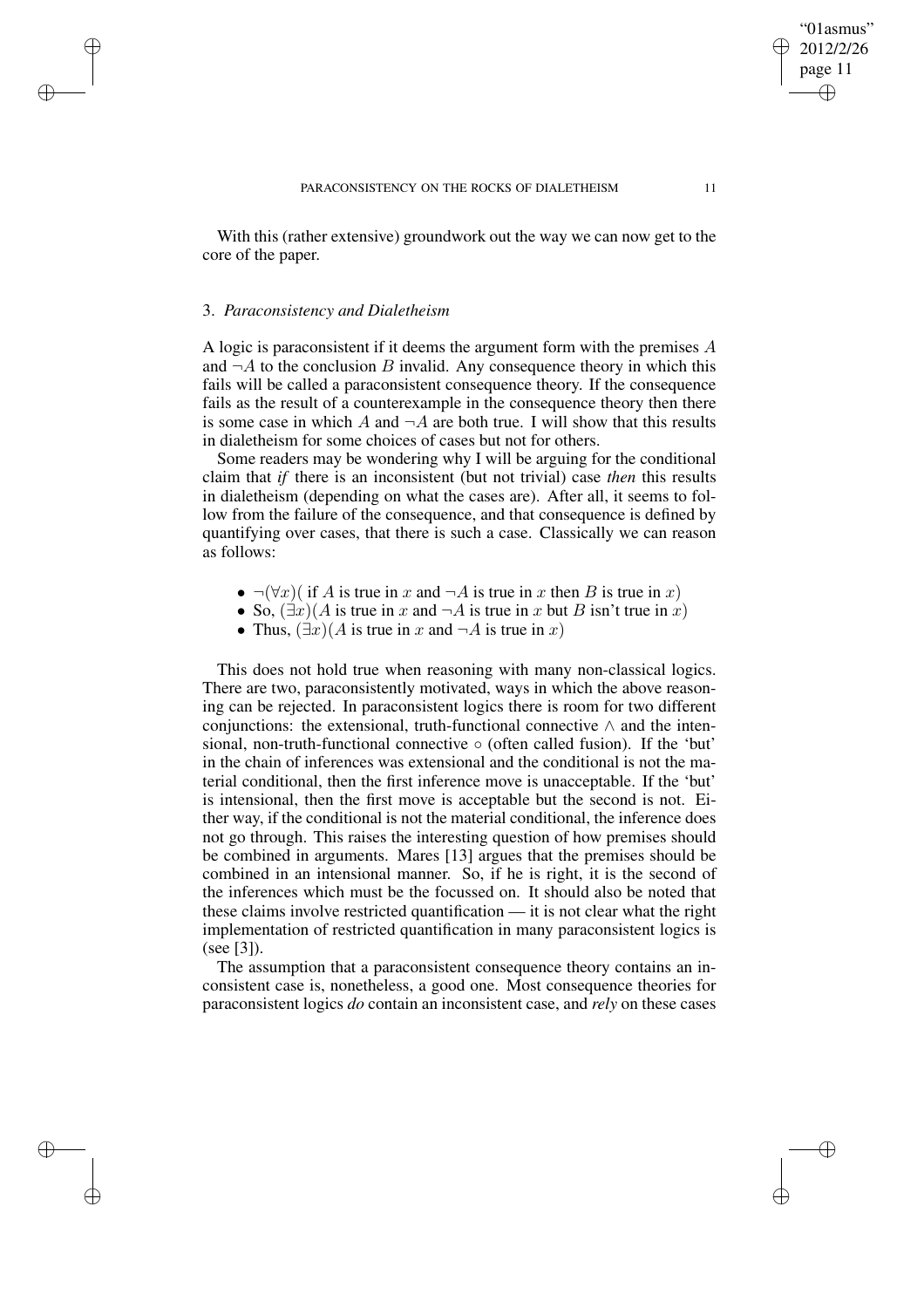"01asmus" 2012/2/26 page 12 ✐ ✐

✐

✐

### 12 CONRAD ASMUS

to block trivialising implications. Moreover, a lot of the meta-theory for nonclassical is done with classical reasoning, in these cases the above reasoning goes through. One may legitimately avoid what is to follow by refusing to use classical reasoning in meta-theory and inconsistent cases (for example as Read [21] and Routley and Routley [22] do). $4$  I applaud this approach to paraconsistency, but it should be noted that, if it is accepted, the significance of many meta-theoretic results will need to be revisited.

Dialetheism is the view (most forcefully defended by Priest [16] and Routley [23]) that there are true contradictions. That is, there is at least one sentence A such that both A and  $\neg A$  are true.<sup>5</sup> I will call any such sentence a *truth glut* (similarly, any sentence A, such that neither it nor its negation are true will be called a *truth gap*). I will also refer to the weaker position, that it is logically possible for a contradiction to be true, as *weak dialetheism*.

What is the substance to a case in which a sentence and its negation are both true? It depends on what the cases of the theory are. In general, that a sentence and its negation are true in a case does not commit one to dialetheism. If A and  $\neg A$  are both true according to a fiction, this does not imply that there is a sentence B such that it and its negation *are* true. That someone asserts that A and that  $\neg A$  does not mean that there are true contradictions that there are dialetheists does not mean that they are right. (In this example all the sentences that some agent asserts is taken to be a case; the true sentences of the case are all and only the sentences asserted by the agent.) I will show that paraconsistent interpretational theories lead directly to dialetheism and that dialetheism is a consequence of some representational paraconsistent theories.

## 4. *Cases as Interpretations*

In this section I will show that paraconsistent consequence theories with only interpretations as cases result in dialetheism. I will do this using two different notions of interpretation. The first is modelled on an agent interpreting another's language into their own. This, at the very least, maps expressions for the language being interpreted to the language of the interpreter (I will

<sup>4</sup> In relevant logic circles this is to take up the Scottish plan, rather than the Australian or American plans; see [20, Chapter 7].

<sup>5</sup> Given the discussion above a comment on *which* conjunction (extensional or intensional) is being used in this formalisation of dialetheism is in order. I will not choose one over the other. What is required is that the conjunction in premise combination and in the definition of dialetheism is the same. This can lead to two different types of dialetheism (intensional and extensional) but this difference is beyond the scope of the paper.

✐

✐

✐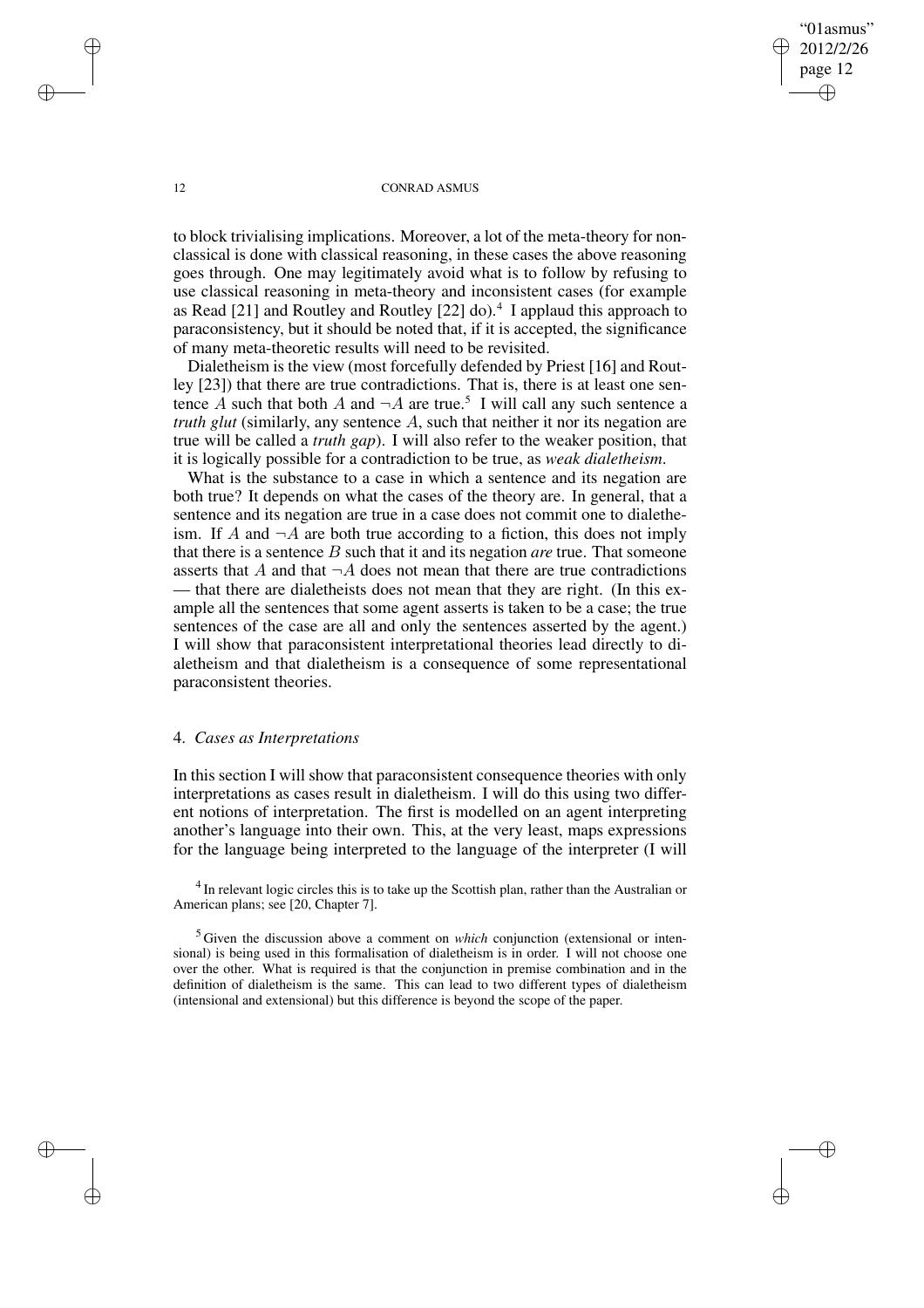✐

✐

✐

✐

call them the interpreted language and interpreting language respectively). The second approach follows Etchemendy's account of Tarski and models as interpretations (see [10] and [11]). In this approach, interpretations are functions from expressions of a language to *semantics values* which, in general, are not expressions of a further language. The important aspect of both these approaches is that it is only the interpretation of the interpreted language which changes from case to case. Differences in truth values must be accounted for by the choice of interpretation; non-linguistic facts must remain constant from case to case.

When someone engages in the project of interpreting a foreign language they produce a mapping of expressions from that language to their own where the expressions of the two languages are intended to mean the same thing. Of course, there is far more to interpretation than this minimal translation, but this will be sufficient for our purposes. I will call this type of interpretation a *translation* (not because interpretations of this type give no more than a translation, but because this will be the crucial feature for our purposes and it gives a means for distinguishing this brand of interpretation from the other explored in this paper).

By our hypothesis: in a paraconsistent consequence theory there is some case in which A and  $\neg A$  are both true. If this case is a translation then there are expressions in our interpreting language where the translations of both A and  $\neg A$  are both true. This, by itself, is not sufficient to drive us to dialetheism — for example, translate them as the English sentences "Mars is a planet" and "Venus is a planet" respectively. This changes when some desirable restraints are placed on translations. We restrict ourselves to translations where the logical constants (including negation) are translated faithfully into the interpreting language and the translation of a sentence is determined by the translation of its parts. This further restriction determines that in any translation in which  $\overline{A}$  and  $\neg \overline{A}$  are true there is some sentence  $\overline{A}$ <sup>'</sup> in the interpreting language such that it and its negation (using the negation of the interpreting language) are both true. Paraconsistent translational consequence theories (which respect composition and the meaning of negation) result in dialetheism.

There are two reasons for moving to interpretations which assign semantic values directly to expressions. The first is that there may be insufficient expressions in the interpreting language. The second reason is that translations produce more information than is required. All we need to know is which sentences are true. We do not need to know the translation of each sentence; it is sufficient to know whether their translations are true or not.

This is good reason to move from translations to interpretations. Each expression is assigned a value which it *could* have. It is important to understand the modality involved in the '*could*' above. This does not allow us to consider counterfactual situations, possible worlds, impossible worlds or the

"01asmus" 2012/2/26 page 13

✐

✐

✐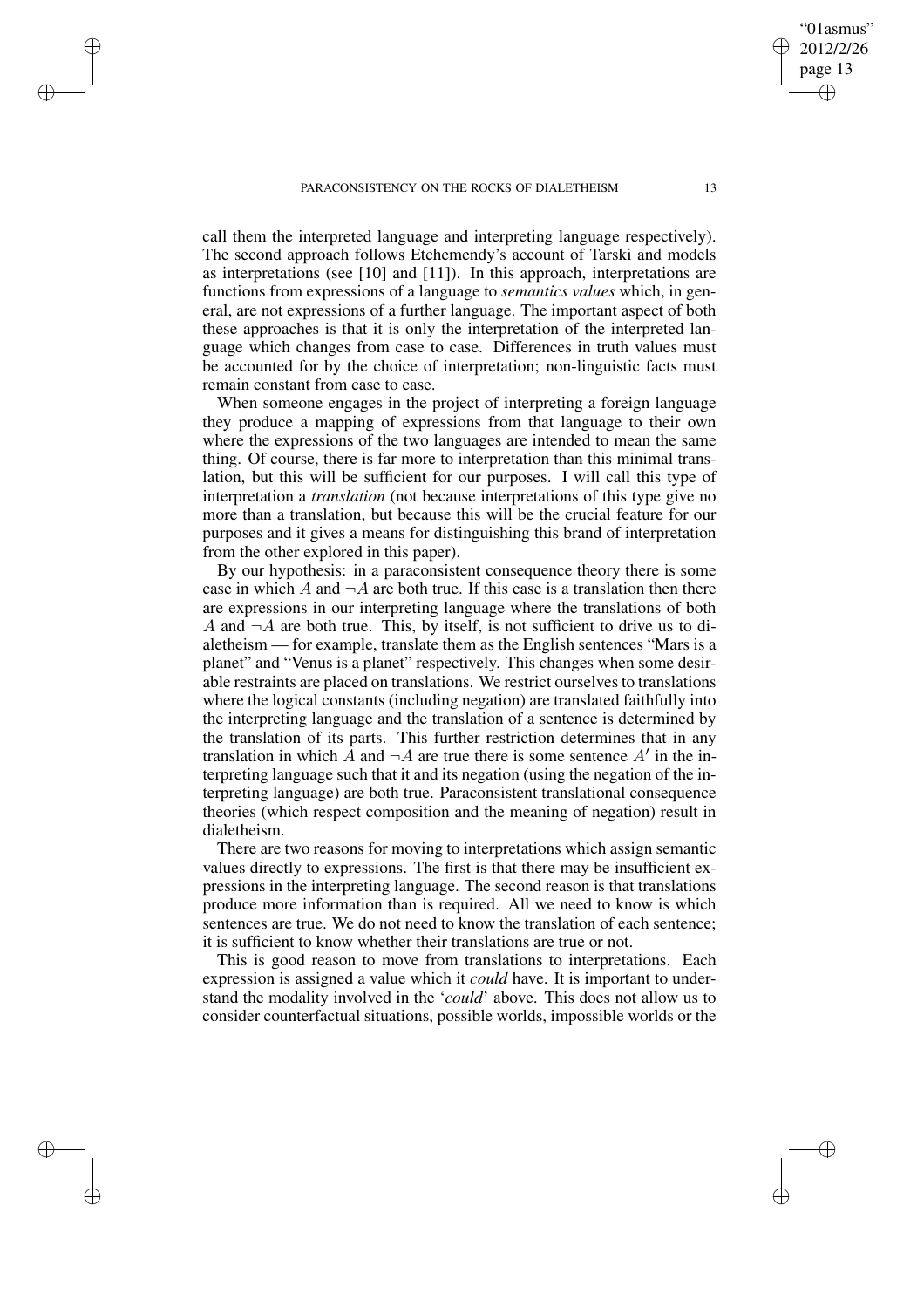### 14 CONRAD ASMUS

"01asmus" 2012/2/26 page 14

✐

✐

✐

✐

like. What is important is that the value is the right type for the category of the expression. The expression  $\phi$  can be assigned the value  $\alpha$  (that is, there is some interpretation in which  $\phi$  is assigned  $\alpha$ ) if:

- (1) either there is some expression of the same semantic type of the language which *is* assigned this value
- (2) or there is an expression of the same semantic type that can be added to the language with this value.

This gives us one way of understanding what Tarskian models are. A model assigns an acceptable value to each expression of our language. This assignment is an abstraction of an interpretation of the language. It does not give us the full interpretation of the language, but it does give us the parts of the interpretation relevant to consequence (again, see [10] for further details).

By our hypothesis, in a paraconsistent interpretational theory there is some assignment of semantic values where both  $A$  and  $\neg A$  are assigned *true*. As with the translation theory, this does not give rise to a true contradiction until we place restrictions on the interpretation of  $\neg$  and ensure that the interpretations are compositional. Unlike the translation approach we still do not have a true contradiction. What we have is that it is possible, with minimal change (all of which is linguistic), to have a true contradiction by introducing new vocabulary. On this view, the world is already such that it would be accurately described by a contradiction, but it may be that this particular contradiction is not in any existing language. This is not quite dialetheism but it is close enough to undercut attempts to resist it.

## 5. *Cases as representations*

The alternative account of consequence given by Etchemendy in [10] and [11] uses all and only representations of logically possible ways that world could be as cases. This is clearly a well motivated characterisation of consequence. C is a consequence of  $\Gamma$  if and only if it is logically impossible for the premises to be true and the conclusion not. Representational characterisations need not concern themselves with motivating their position but do need to demonstrate that they are *substantive* characterisations.

If A and  $\neg A$  are true in a representation of the way things are, it by no means follows that there are true contradictions. There are many inconsistent representations of the world — there are inconsistent fictions, pictures, belief sets and so on.

Consider the following argument:

✐

✐

✐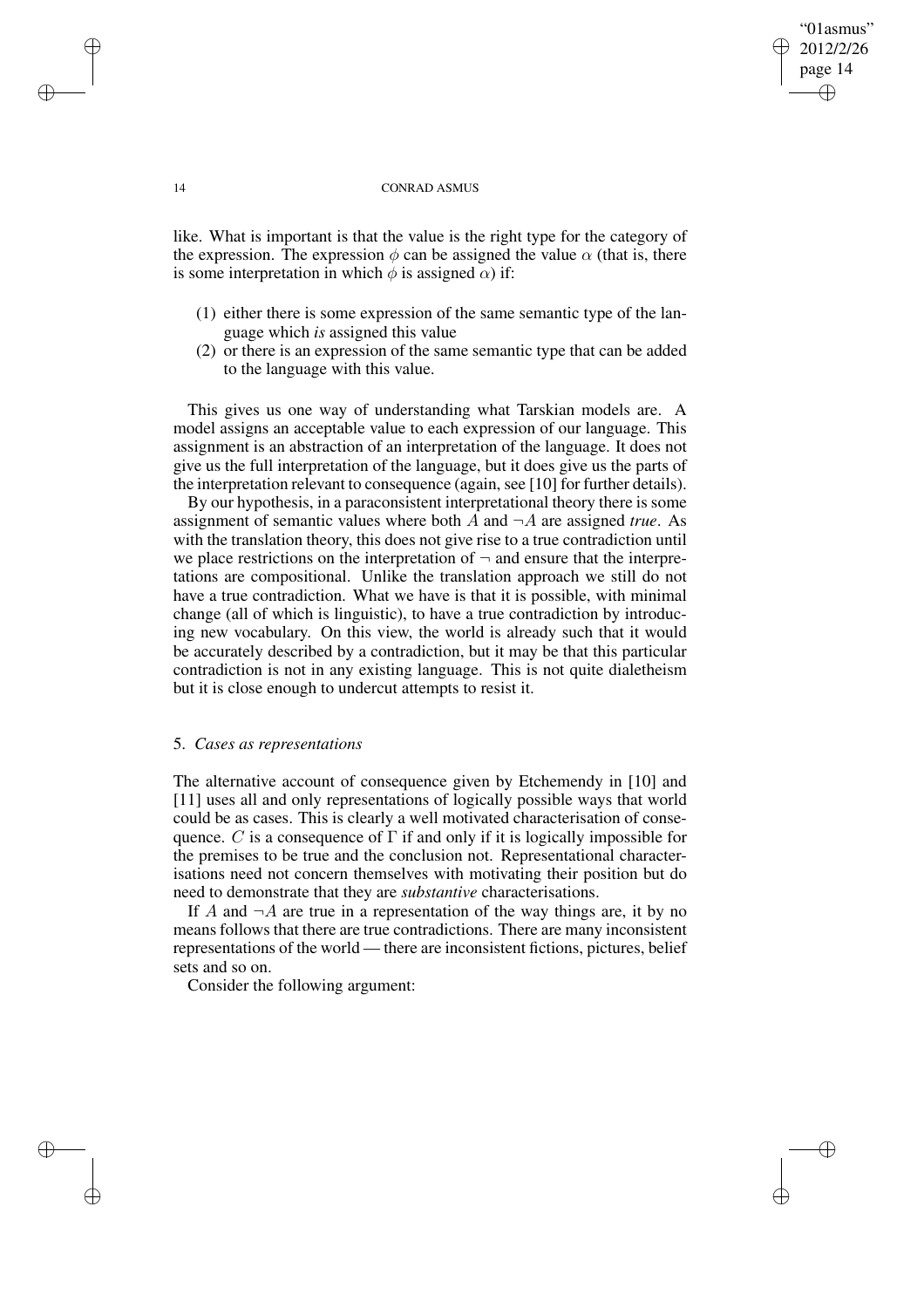- (1) There is some representation in which  $A \wedge \neg A$  is true (by hypothesis)
- (2) In every representation  $\neg(A \land \neg A)$  is true.
- (3) From (2), in no representation  $A \wedge \neg A$  is true.
- (4) But (1) and (3) are contradictory.

✐

✐

✐

The paraconsistentist's options (in order to avoid dialetheism) are to reject (2) or the move from (2) to (3). In general (2) is false and the move from (2) to (3) fails.

Which representations should be included in a theory of consequence? This type of theory was introduced as containing all and only the representations which represent the world in a logically possible way (for shorthand call them *logically possible representations*) should be included in a theory of consequence. In this case (1) and (2) imply that:

(1') It is logically possible that  $(A \land \neg A)$  is true.

(2') It is logically necessary that  $\neg(A \land \neg A)$  is true.

But then, by the duality of possibility and necessity it follows that:

(3<sup>'</sup>) It is not the case that it is logically possible that  $(A \land \neg A)$  is true.

and, again, we get a contradiction.

There are five possible responses:

- (A) Be a dialetheist.
- (B) Reject paraconsistency.
- $(C)$  Reject  $(2')$ .
- (D) Reject the move from  $(2')$  to  $(3')$ .
- (E) Use different cases.

I will not say anything more about options (A) and (B), as these options are to give up the game at hand. The last of these options will be briefly explored in the next section.

Option (C) requires that there is some case of the theory where  $\neg(A \wedge$  $\neg A$ ) fails to be true. This gives the paraconsistentist who wants to avoid dialetheism some clear guidelines as to which logics are available to them. Depending on the properties of  $\neg$ ,  $\wedge$  and  $\vee$  this approach may be committed to rejecting excluded middle (that  $A \vee \neg A$  is a logical truth) and the law of noncontradiction (that  $\neg(A \land \neg A)$  is a logical truth). Notice that this is only an option for the representationalist and not the interpretationalist. The interpretationalist who uses a paraconsistent logic which rejects the logical

"01asmus" 2012/2/26 page 15

✐

✐

✐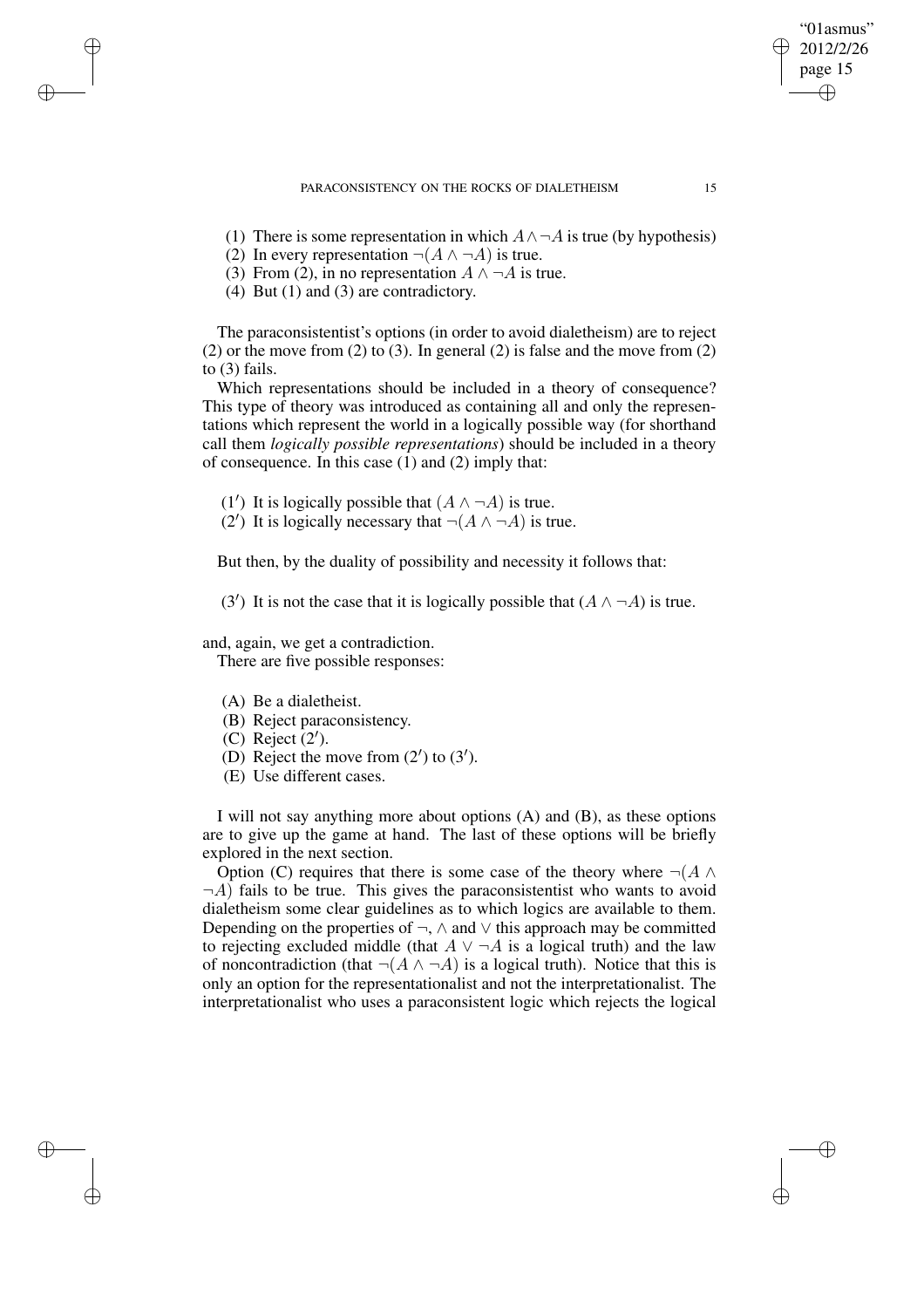✐

### 16 CONRAD ASMUS

truth of  $A \vee \neg A$  is committed to truth gaps as well as truth gluts. Note also that the representationalist trying this escape route is committed to the logical possibility of both true gaps and truth gluts and is thus committed to weak dialetheism.

As with option (C), option (D) also leaves one committed to weak dialetheism.<sup>6</sup> Moreover, the duality between logical possibility and logical necessity is well entrenched. This does not mean it cannot be rejected, but doing so will be costly.

## 6. *Other Cases*

Paraconsistentists can avoid dialetheism by using different cases. As I have already observed, there are many options for cases which would not (obviously) commit paraconsistentists to dialetheism. The challenge is to show that these consequence theories are as well motivated as interpretational and representational theories.

Paraconsistentists often argue that their logics are better than classical logic as they are able to deal with inconsistent fictions, belief sets, different inconsistent theories and the like (for example see: [17], [4] and [19, Part Four]). It seems possible to convert these applications into cases for a consequence relation. For example: take all fictions (or more likely, mathematical representations of systematic fictions) to be cases of the theory. This is an approach well worth pursuing. The main areas of concern are showing that these cases are relevant to consequence and providing a reasonable bound on the cases which includes inconsistent cases but does not commit one to the possibility of contradictions.

In [2], relevant logic is motivated as using situations as cases. Situations come from situation theory as developed by Barwise and Perry (eg [1]). A rough characterisation is that a situation is a *part* of a possible world. Their distinguishing feature is that they can be incomplete. A consequence relation can be given for a language using situations which do not decide the truth of every sentence of the language. Beall and Restall do not only use incomplete situations; they also make use of inconsistent situations. There are two ways of understanding inconsistent situations. Situations may still be parts of possible worlds. This approach, as with the representational theories, commits one to weak dialetheism (strong dialetheism is avoided as there are also truth gaps in these paraconsistent theories). Beall, as a dialetheist, can accept this but Restall, a recovering dialetheist, cannot. The alternative,

 $<sup>6</sup>$  At this point Priest's argument in [18] for dialetheism becomes difficult to put off.</sup>

✐

✐

✐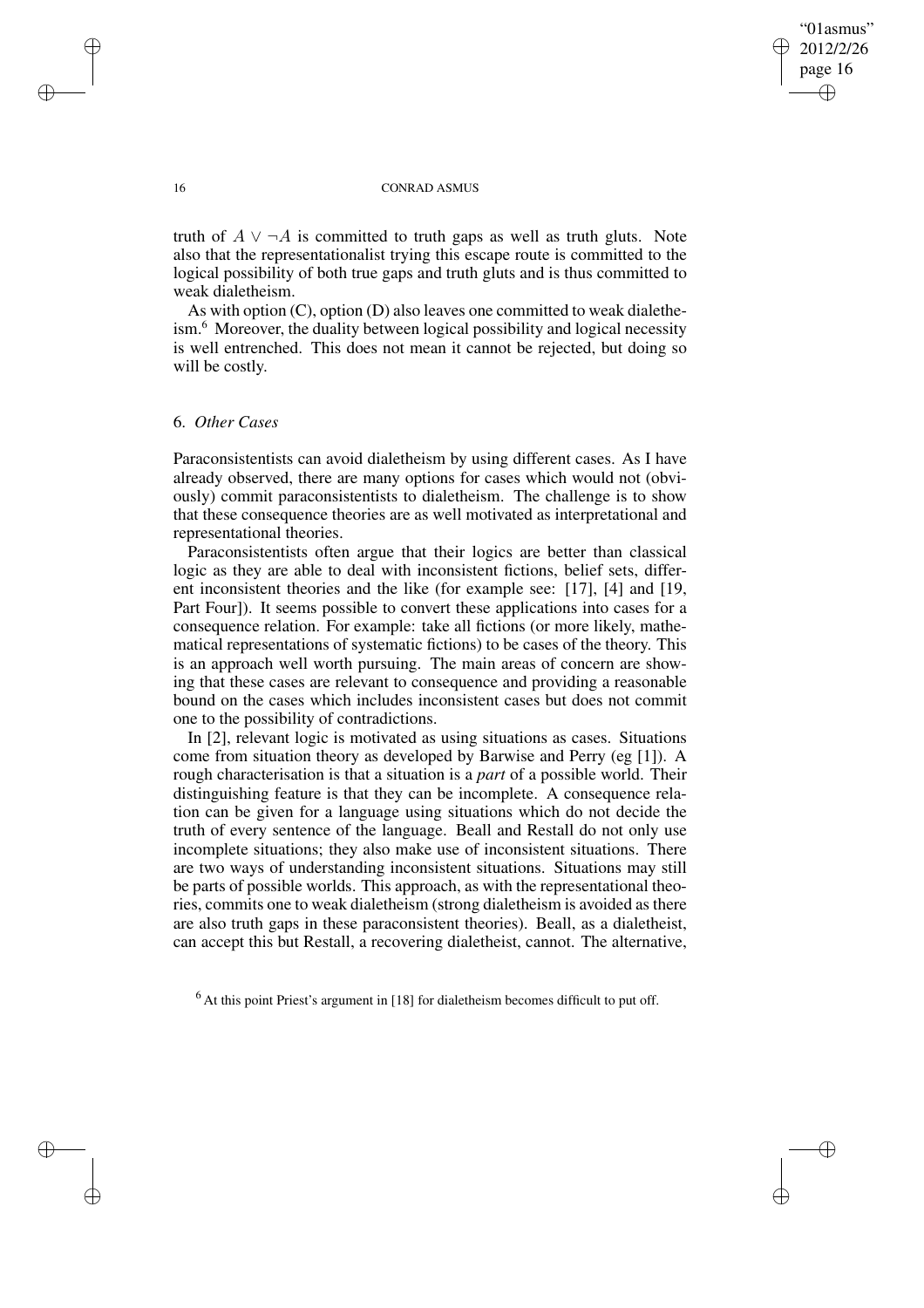and the approach of [2], is that inconsistent situations are parts of *impossible worlds*, or ways that the world could *not* be. This then requires similar motivation as discussed earlier in this section: why should these cases be part of a theory of consequence? Beall and Restall do motivate the use of inconsistent situations. As they are engaged in defending logical pluralism they do this by showing that this approach to consequence has a number of uses. The logical monist who wants to make use of this approach needs to do much more.

### 6.1. *Representations and Impossible Worlds*

✐

✐

✐

✐

We can combine the representational approach and the impossible worlds of the last section. A theory of consequence which includes representations of how the world cannot logically be can escape dialetheism. In this section, I will make some brief comments on impossible worlds and impossible representations. Impossible worlds are very useful in non-classical logics and should not be rejected out of hand. Impossible worlds can play an important role in providing a semantic theory from entailment connectives with desirable properties.

Consider the formula  $A \rightarrow (B \rightarrow B)$ : various non-classical logicians, including relevant logicians and paraconsistentist more generally, reject it as a logical truth. Relational semantics can provide counterexamples to them with the help of impossible worlds. Let us consider an example semantics for a propositional language with the connective  $\rightarrow$  with models  $\langle W, N, R, \mathbb{Q}, v \rangle$  where W is non-empty set, N is a subset of W, R is a binary relation on  $W$ ,  $\mathcal Q$  is a member of W and v assigns subsets of W to each atomic proposition. Intuitively, the members of  $N$  are the possible worlds and W without N are the impossible worlds.  $C \rightarrow D$  is true at w iff  $w \in N$ and for every accessible  $u \in W$  such that  $Rwu$  where C is true, D is true as well. This provides a counterexample to  $p \rightarrow (q \rightarrow q)$ . Consider the two element model  $\langle \{a, b\}, \{a\}, \{\langle a, b\rangle\}, a, v\rangle$  where  $b \in v(p)$ . In this model p is true at b but  $q \rightarrow q$  is not. As a result  $p \rightarrow (q \rightarrow q)$  is not true at the base world a. We can take this model to represent the way things are. The model represents the world as such that the sentences true at  $a$  are true. The model represents the world as such that  $p \rightarrow (q \rightarrow q)$  is not true. This is done by making important use of the impossible world b within the model.<sup>7</sup>

Does this model represent the world as a way that it could be? Or does it represent the world as a way that it couldn't? That depends. Is it logically possible for  $p \rightarrow (q \rightarrow q)$  not to be true? If it is logically impossible,

"01asmus" 2012/2/26 page 17

✐

✐

✐

<sup>7</sup> I am not endorsing this particular semantics. This semantics is only serving as *one* example.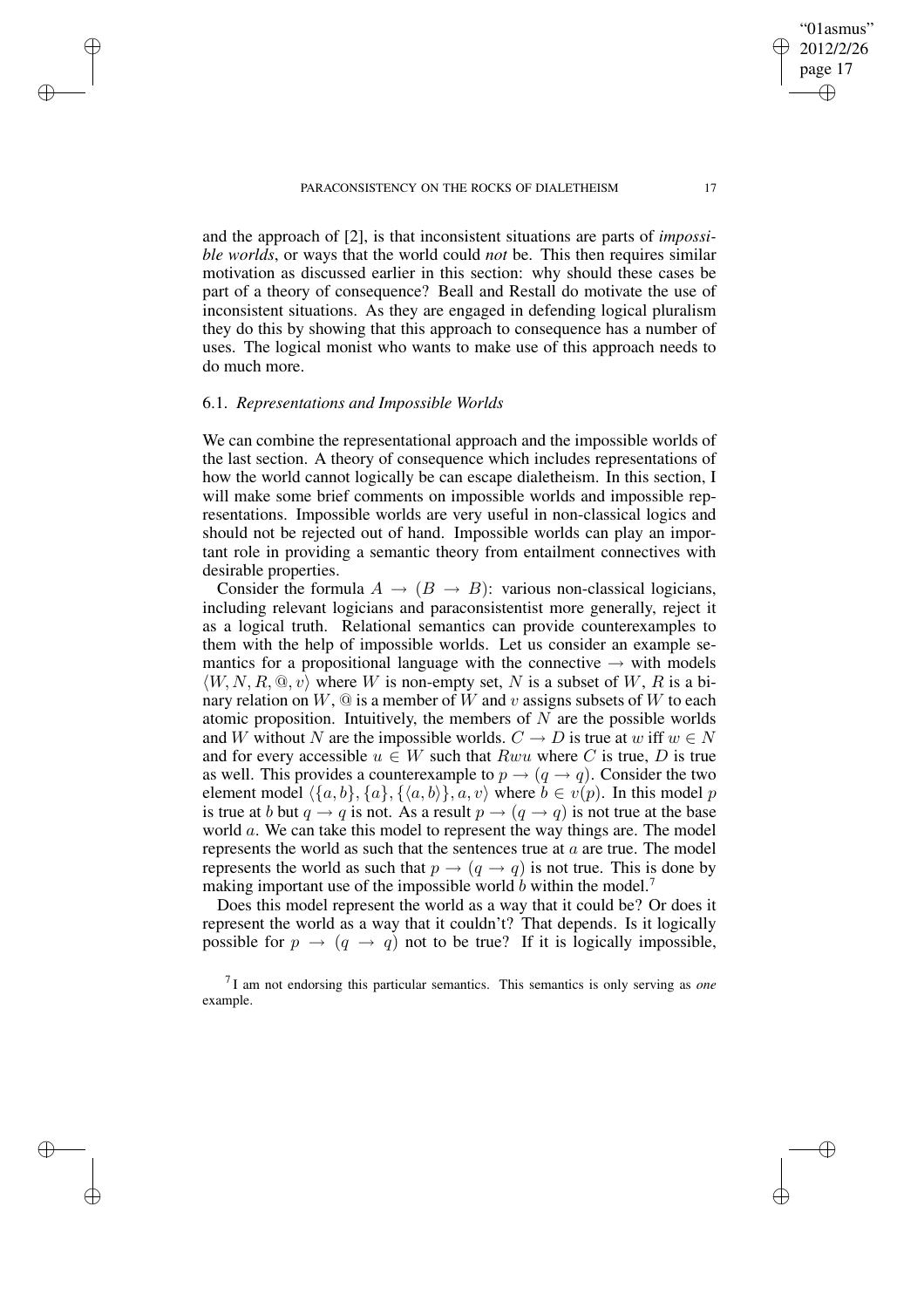"01asmus" 2012/2/26 page 18 ✐ ✐

✐

✐

### 18 CONRAD ASMUS

then the model represents the world in an impossible way. If it is logically possible for the sentence not to be true, then (depending on all the other aspects of its representation) it represents the world in a logically possible way. Importantly, this example does not use a model to represent the world as such that  $q \rightarrow q$  is false. We can similarly make use of impossible worlds *within* representations to construct counterexamples to  $A \rightarrow (\neg A \rightarrow B)$ without representing the world as such that A is true and that  $\neg A$  is true. Is this a representation of a way the world could be? That turns on whether the world could be such that  $A \rightarrow (\neg A \rightarrow B)$  is false, not on whether A and  $\neg A$  could both be true as in the case of the consequence from  $A$ ,  $\neg A$  to  $B$ .

The relevantist rejecting these candidate logical truths, and presumably paraconsistentists more generally, will believe that it is possible for them to be false (in fact, they will take some instances to actually be false) and thus the model represents the world a way it could be. This use of impossible worlds does not yet provide the paraconsistentist an escape route. For impossible worlds to be of use to the representationalist they have to include representations of the world as it could not be as cases. This is to rescind on part of the motivation behind representational theories. Representational theories set consequence up as truth preservation across all and only logical possibilities. The *all* is easy to motivate. If it is logically possible for the premises of an argument to be true and the conclusion false, then the conclusion does not follow from the premises as a matter of logic. But what about the *only*?

There are clearly some representations of the world which must be excluded from any informative theory of consequence. Should a representational theory of consequence include any representations of the world in impossible ways? Allow me to approach this by analogy. Suppose we are developing a theory of physical consequence. I claim that it is a physical consequence of A that B. You respond by constructing a representation of a physical impossibility where  $A$  is true but  $B$  fails to be true. Should this trouble me? Suppose we are constructing a theory of metaphysical consequence. I claim that  $B$  is a metaphysical consequence of  $A$ . You object by constructing a representation of a metaphysical impossibility where A is true but B fails to be true. Should this trouble me? I say "No, it should not!" In each instance the counterexample is beyond the range of the modality involved. Similarly it seems that the way the world could not be should not be a counterexample to the validity of an argument. It follows from this that the representations should *only* be of logical possibilities.

This is, of course, far from a watertight argument. It does not show the impossibility of providing reasons for including impossible representations in a theory of consequence. All it aims at doing is highlighting the work the paraconsistentist is required to do. One reason that can be provided by the paraconsistentist is that impossible worlds have been demonstrated to do

✐

✐

✐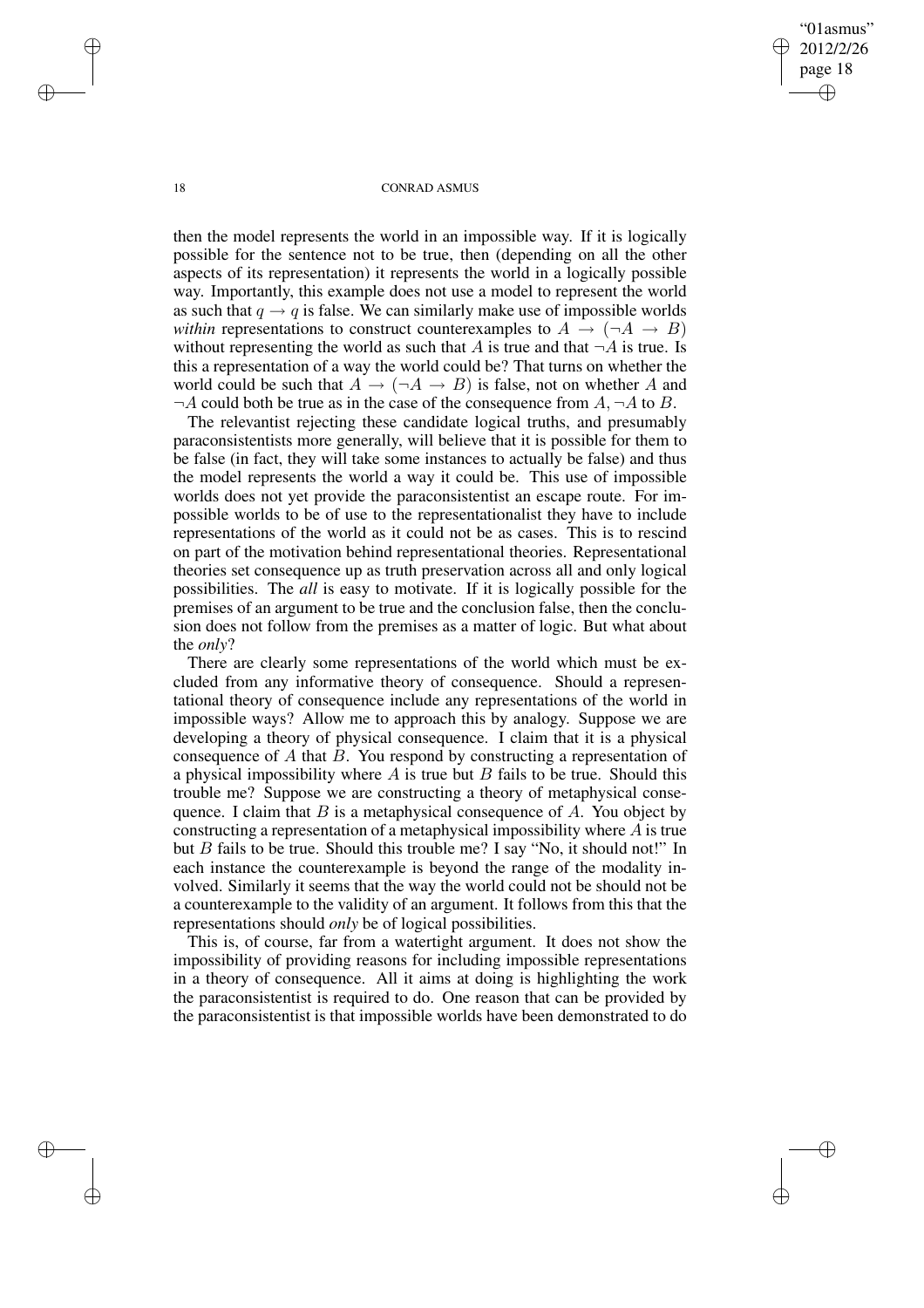significant work in semantic theories for conditionals, as well as elsewhere. This pragmatic response is far from ideal. It would be much better to have some principled reason and preferably a principled reason stemming from the nature of logical consequence itself. Nothing in this paper rules out the use of impossible worlds as providing a semantics for conditionals like that above. Nothing in this paper rules out "in the story" logics; we are entitled to include impossible representations if we are interested in what follows when we systematically alter what counts as logically possible. We leave the paraconsistentist with the task of providing reasons for why the logically impossible plays a role in logical consequence.

*If this challenge were met, my main conclusion would be strengthened.* In this case we will have two different types of representational theories of consequence. On one approach theories contain all and only representations of logical possibilities and on the other theories contain all (but not necessarily only) representations of logical possibilities. One can have two extensionally equivalent, paraconsistent, theories of each sort. The first leads to dialetheism $8$  but the second, if successfully developed, does not. We have extensionally identical, intensionally different theories leading to different ramifications. This is another example of my main thesis.

# 7. *Truth Gaps*

✐

✐

✐

✐

Similar results can be shown for other nonclassical theories of consequence. Consider logics where  $A \vee \neg A$  is not a logical truth. In that case it fails to be true in some case. If the cases are interpretations, then, as before, there must *be* a truth gap — a sentence such that neither it nor its negation is true.

If cases are logically possible representations then it is far harder (we require more assumptions) to conclude either that there is a truth glut or gap. This highlights a potential asymmetry between truth gaps and gluts as well as between paraconsistent and paracomplete logics (see [14] for a description of the apparent symmetry).

# 8. *The Challenge*

The previous arguments lead to the following challenge for the paraconsistentist:

<sup>8</sup> Given the provisos from the earlier section on representational theories.

"01asmus" 2012/2/26 page 19

✐

✐

✐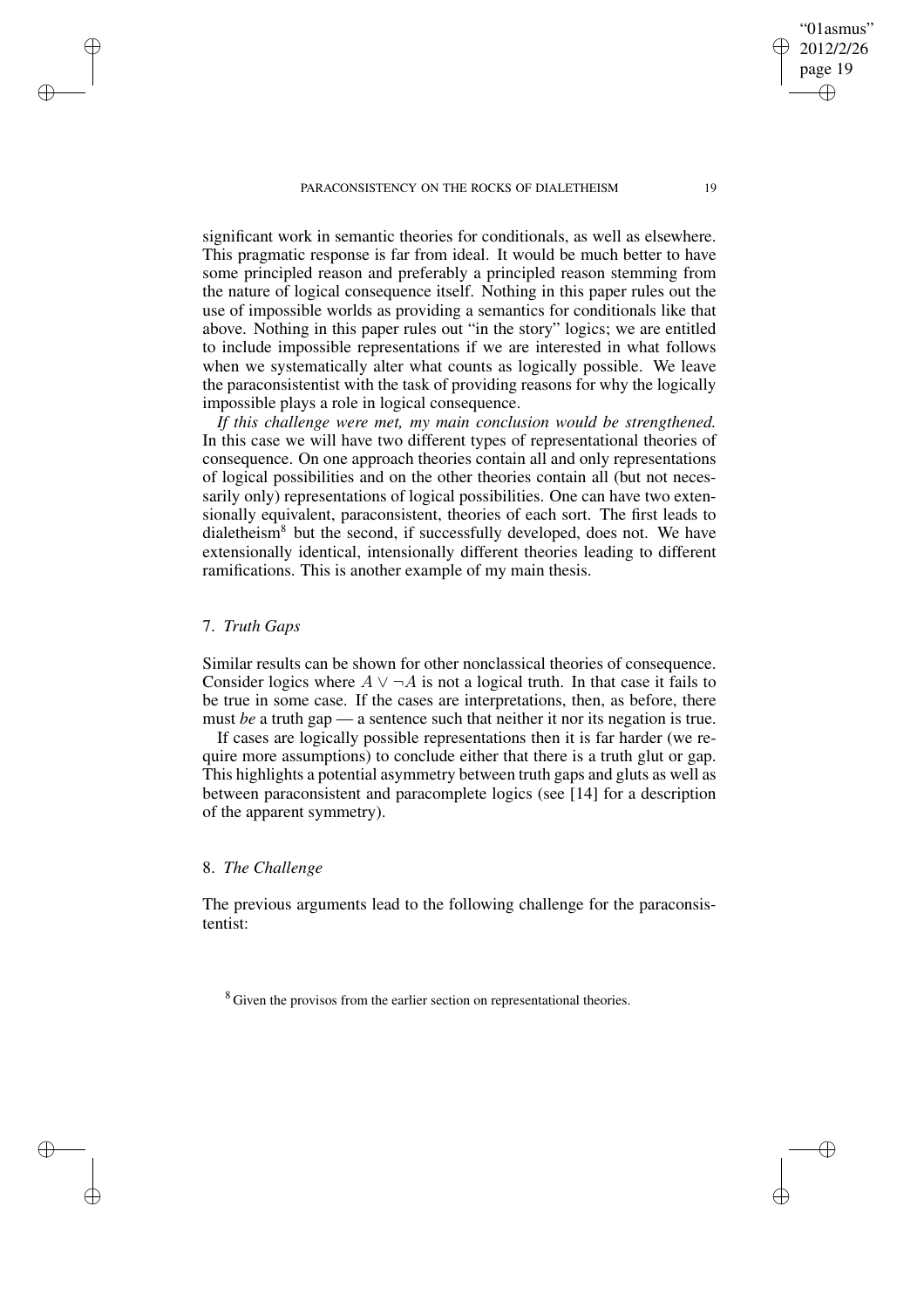#### 20 CONRAD ASMUS

EITHER Accept dialetheism (or give up excluded middle, or the duality between logical possibility and necessity) OR provide another account of the cases in your theory of consequence.

This challenge should also encourage others to investigate the ramifications of their theories of consequence. In [10] Etchemendy puts forward a strong case, using similar arguments to those in this article, for the unacceptability of classical interpretational consequence theories — even if they are extensionally equivalent to acceptable representational theories.

I have shown that there are significant differences in what commitments are entailed by extensionally equivalent, but intensionally different, theories. Interpretational theories of paraconsistent logics commit one to dialetheism but the same is not true of representational theories. In representational theories additional commitments can lead the paraconsistentist to dialetheism, but there are theories for which this is not guaranteed. The representationalist is, nonetheless, committed to weak dialetheism.

> School of Historical and Philosophical Studies University of Melbourne Australia E-mail: conrad.asmus@gmail.com

"01asmus" 2012/2/26 page 20

✐

✐

✐

✐

### REFERENCES

- 1. Jon Barwise and John Perry, *Situations and attitudes*, CSLI Publications, 1999.
- 2. J.C. Beall and Greg Restall, *Logical pluralism*, Oxford University Press, 2006.
- 3. J.C. Beall, Ross T. Brady, A.P. Hazen, Graham Priest, and Greg Restall, Relevant restricted quantification, *Journal of Philosophical Logic* (2006).
- 4. Nuel D. Belnap, A useful four-valued logic, In *Modern Uses of Multiple-Valued Logics* (J. Michael Dunn and George Epstein, eds.), Reidel, 1977, pp. 8–37.
- 5. Rudolf Carnap, *Introduction to semantics and formalazation of logic*, Hardvard University Press, 1943.
- 6. B.J. Copeland, On when a semantics is not a semantics: some reasons for disliking the Routley-Meyer semantics for relevance logic, *Journal of Philosophical Logic* 8 (1979), pp. 399–413.
- 7. B.J. Copeland, Pure semantics and applied semantics, *Topoi* 2 (1983), pp. 197–204.

✐

✐

✐